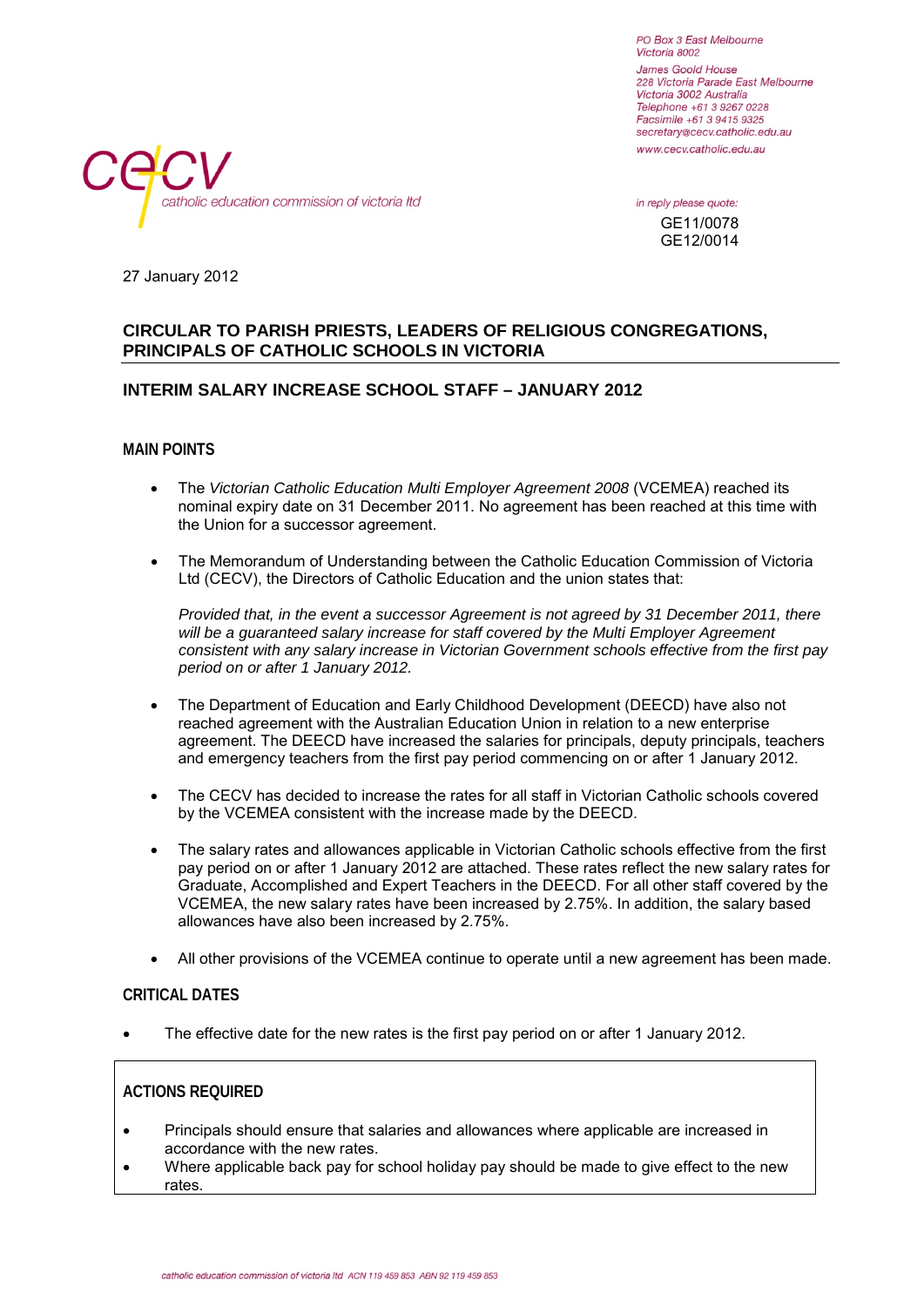#### **ADDITIONAL INFORMATION**

• Further information on salary rates and allowances is available for the CECV website [<http://web.cecv.catholic.edu.au>](http://web.cecv.catholic.edu.au/) under Industrial Relations/Rates of Pay.

#### **CONTACT/ENQUIRIES**

• For further information please contact the Industrial Relation Unit on (03) 9267 0431.

Bytunel

Stephen Elder EXECUTIVE DIRECTOR

Enc. 2012 Salary and Allowances Victorian Catholic Schools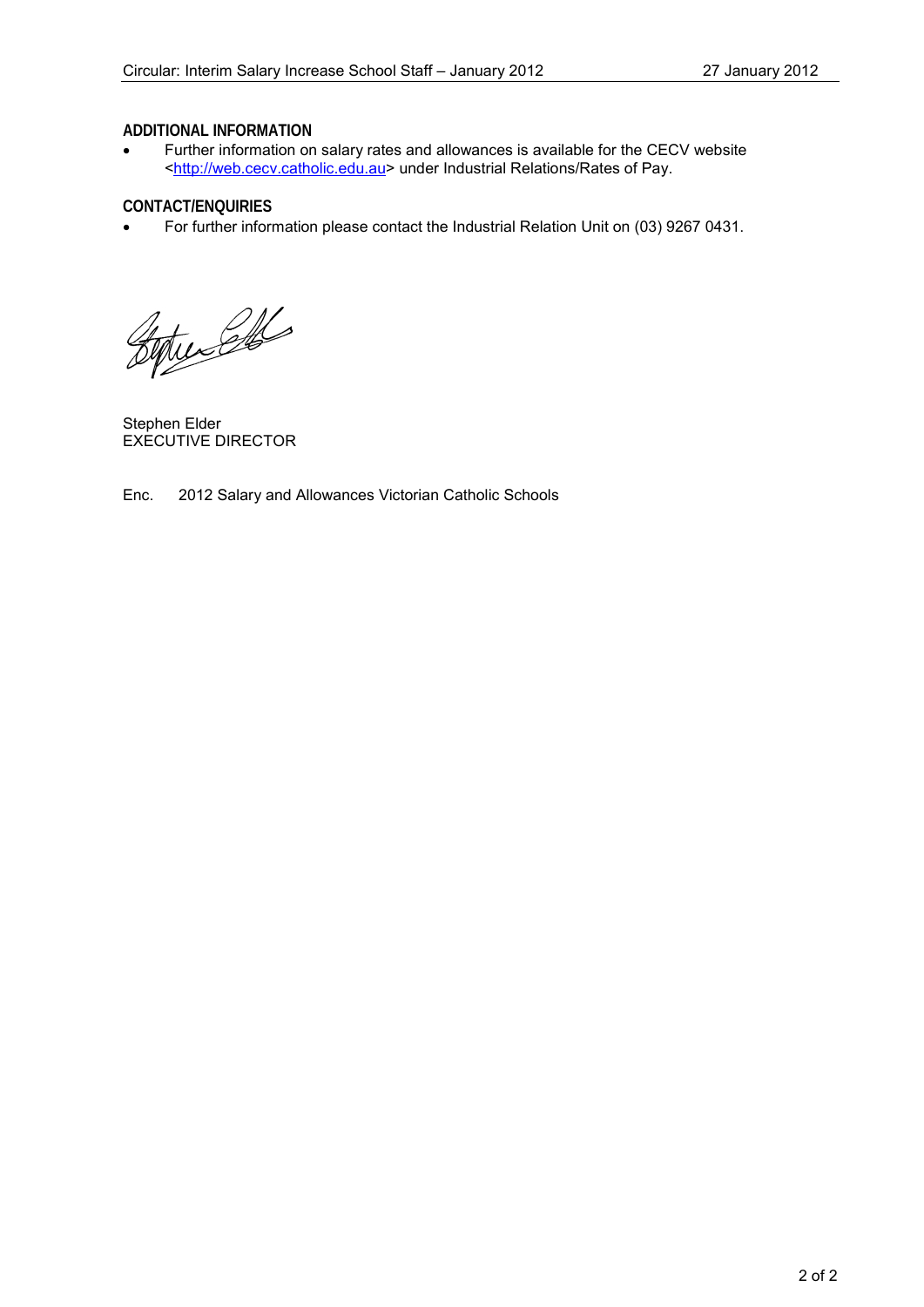

# **2012 Salary and Allowances**

# **Victorian Catholic Schools**

Effective from the first pay period on or after 1 January 2012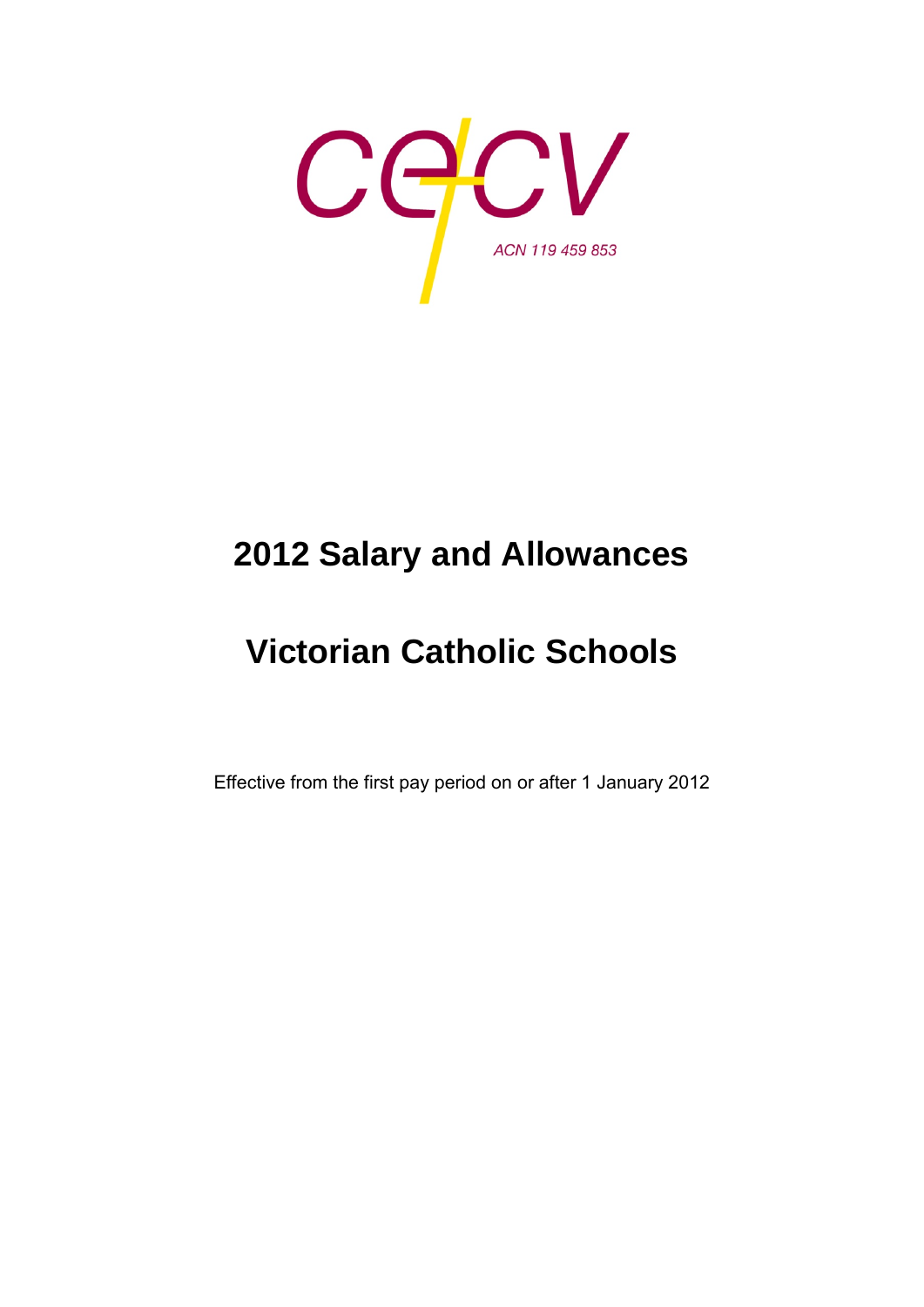## **1. Registered and Non Registered Teachers**

Effective from the first pay period on or after 1 January 2012.

| Level   | Salary per annum |
|---------|------------------|
| $G-1$   | \$56,985         |
| $G-2$   | \$58,609         |
| $A-1$   | \$61,997         |
| $A-2$   | \$63,764         |
| $A-3$   | \$65,582         |
| $A - 4$ | \$67,451         |
| $A-5$   | \$69,373         |
| $E-1$   | \$71,870         |
| $E-2$   | \$74,099         |
| $E-3$   | \$76,396         |
| E-4     | \$84,056         |

The weekly rate is determined by dividing the annual rate by 52.18.

**Graduate Payment (see clause 1.5 of Appendix 2 of the** *Victorian Catholic Education Multi Employer Agreement 2008***)** 

| <b>Commencement on or before</b> | 2012  |
|----------------------------------|-------|
| 1 January                        | \$0   |
| 1 February                       | \$406 |
| 1 March                          | \$271 |
| 1 April                          | \$135 |

The Graduate Payment is not made until 1 May 2012.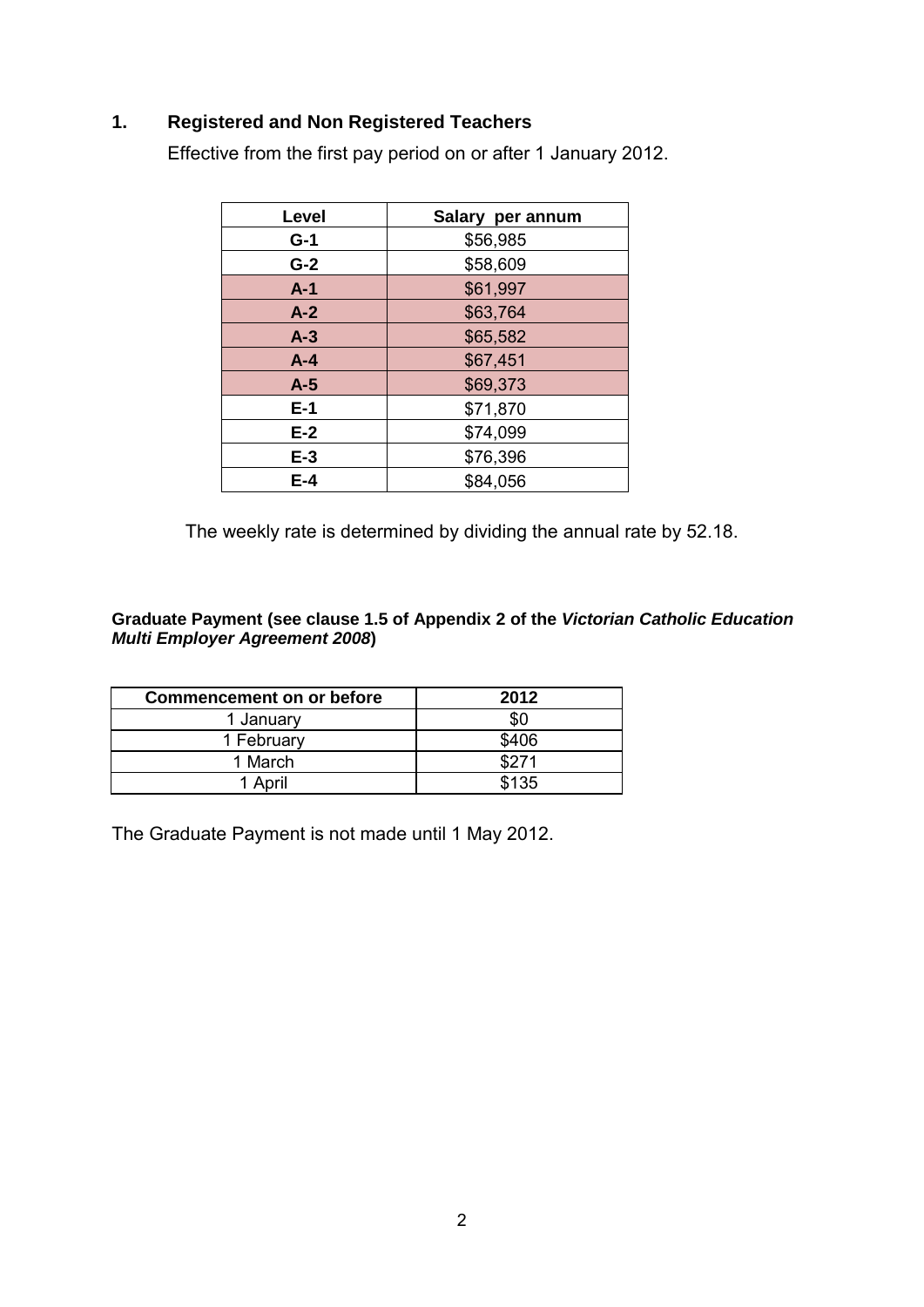# **2. Deputy Principals**

 $\ddot{\phantom{0}}$ 

## **2A Annual Salaries**

Effective from the first pay period on or after 1 January 2012.

| <b>Enrolment</b> | Level   | <b>Salary</b>         | <b>Salary</b> |
|------------------|---------|-----------------------|---------------|
|                  |         | per annum             | per annum     |
|                  |         | Cat A                 | Cat B         |
|                  | $1 - 4$ |                       | \$126,430     |
| 1500+            | $1 - 3$ | \$138,812             | \$124,012     |
|                  | $1 - 2$ | \$136,357             | \$121,592     |
|                  | $1 - 1$ | \$133,947             | \$120,950     |
|                  | $2 - 3$ | \$131,553             | \$120,950     |
| 1,101-1,499      | $2 - 2$ | \$129,010             | \$119,173     |
|                  | $2 - 1$ | \$126,543             | \$116,754     |
|                  | $3 - 4$ |                       | \$114,336     |
| 700-1,100        | $3 - 3$ | \$124,074             | \$111,916     |
|                  | $3 - 2$ | \$123,418             | \$109,497     |
|                  | $3 - 1$ | \$121,605             | \$107,079     |
|                  | $4 - 3$ | \$119,137             | \$107,079     |
| 550-699          | $4 - 2$ | \$116,670             | \$104,659     |
|                  | $4 - 1$ | \$114,200             | \$103,588     |
|                  | $5-4$   | \$114,200             | \$103,588     |
| 400-549          | $5 - 3$ | $\overline{$}111,731$ | \$102,168     |
|                  | $5 - 2$ | \$109,263             | \$99,822      |
|                  | $5-1$   | \$106,795             | \$97,402      |
|                  | $6-5$   | \$108,953             |               |
|                  | $6-4$   | \$106,795             |               |
| 275-399          | $6 - 3$ | \$105,703             | \$97,402      |
|                  | $6 - 2$ | \$101,858             | \$94,982      |
|                  | $6-1$   | \$99,389              | \$92,562      |
|                  | $7 - 4$ | \$101,896             |               |
| 150-274          | $7 - 3$ | \$99,389              | \$92,363      |
|                  | $7 - 2$ | \$96,921              | \$91,589      |
|                  | $7 - 1$ | \$94,452              | \$90,884      |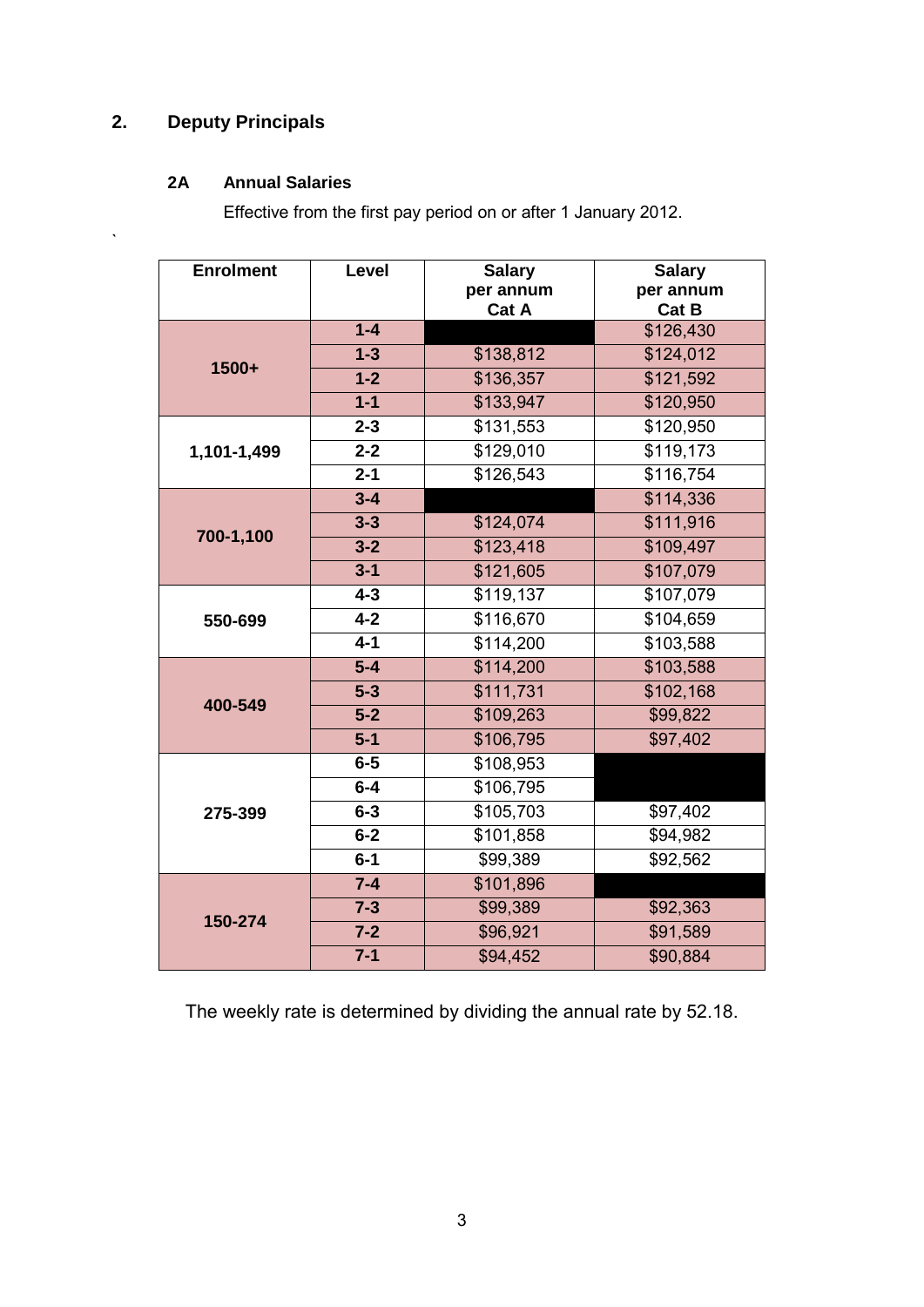## **2B. Primary Deputy Principal Allowances**

Effective from the first pay period on or after 1 January 2012.

| <b>ENROLMENT</b>                         | <b>LEVEL</b> | <b>Allowance per Annum</b> |
|------------------------------------------|--------------|----------------------------|
|                                          | $3 - 4$      | \$37,940                   |
|                                          | $3 - 3$      | \$35,522                   |
| 700-1,100                                | $3 - 2$      | \$33,102                   |
|                                          | $3 - 1$      | \$30,683                   |
|                                          | $4 - 3$      | \$30,683                   |
| 550-699                                  | $4 - 2$      | \$28,263                   |
|                                          | $4 - 1$      | \$27,194                   |
| 400-549                                  | $5-4$        | \$27,194                   |
|                                          | $5-3$        | \$25,774                   |
|                                          | $5-2$        | \$23,426                   |
|                                          | $5-1$        | \$21,007                   |
| $6 - 3$<br>$6 - 2$<br>275-399<br>$6 - 1$ |              | \$21,007                   |
|                                          |              | \$18,586                   |
|                                          |              | \$16,168                   |
| 150-274                                  | $7 - 3$      | \$15,968                   |
|                                          | $7 - 2$      | \$15,195                   |
|                                          | $7 - 1$      | \$14,490                   |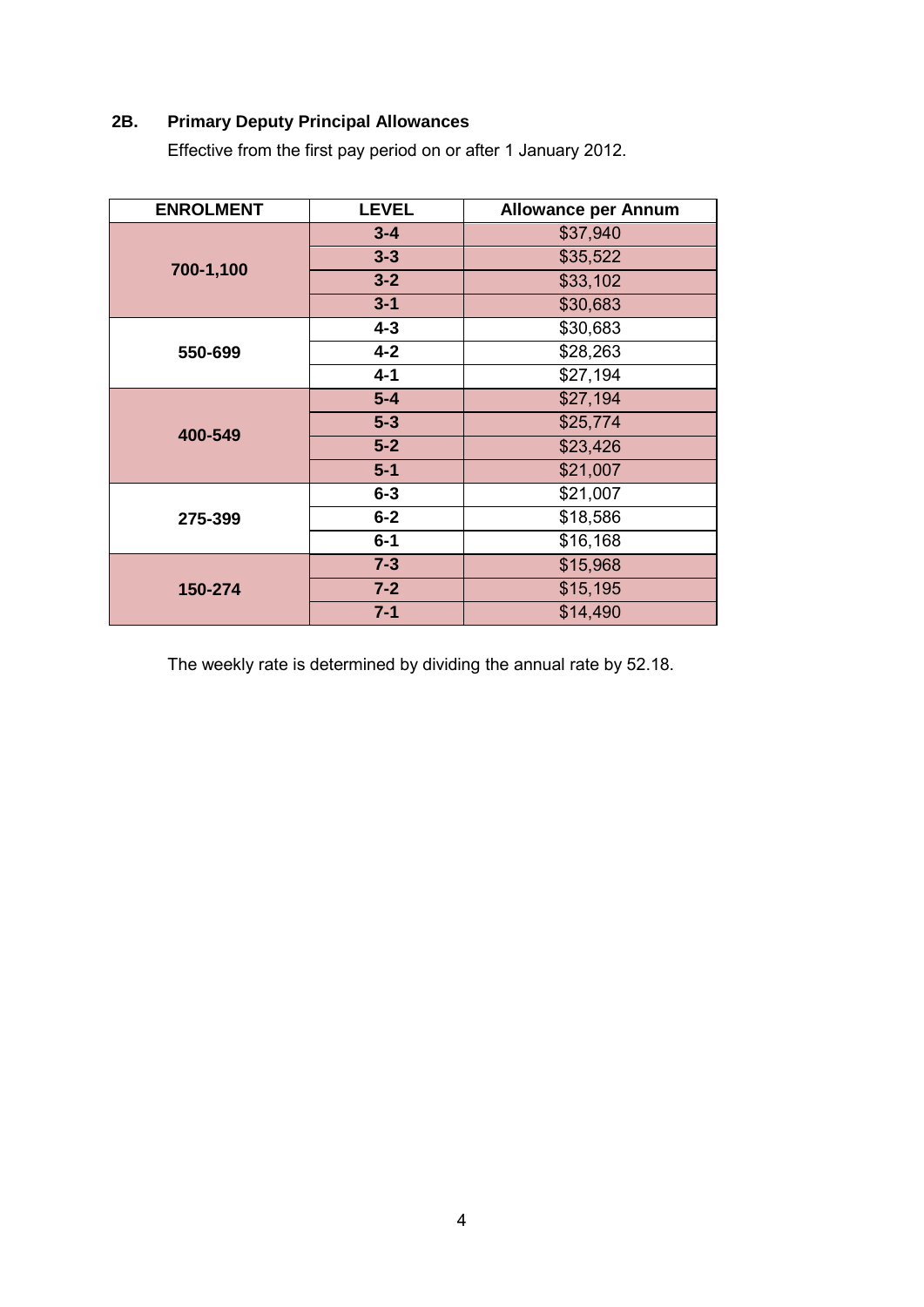## **3. Allowances**

#### **3A School Adviser Allowance (CEO)**

Effective from the first pay period on or after 1 January 2012.

| <b>Allowance</b> | <b>Annual Amount</b> |
|------------------|----------------------|
|                  | \$6,829              |
|                  | \$9,234              |

#### **3B Medical Support Allowance (SO)**

Effective from the first pay period on or after 1 January 2012.

| <b>Allowance</b>                 | <b>Annual Amount (full time)</b> |
|----------------------------------|----------------------------------|
| <b>Medical Support Allowance</b> | \$610                            |

#### **3C Tool Allowance (SSO)**

Effective from the first pay period on or after 1 January 2012.

| <b>Allowance</b>      | <b>Amount per week</b> |
|-----------------------|------------------------|
| <b>Tool Allowance</b> | \$13                   |

#### **3D Meal Allowance (SSO)**

Effective from the first pay period on or after 1 January 2012.

| <b>Allowance</b>      | <b>Amount per occurrence</b> |
|-----------------------|------------------------------|
| <b>Meal Allowance</b> | \$15                         |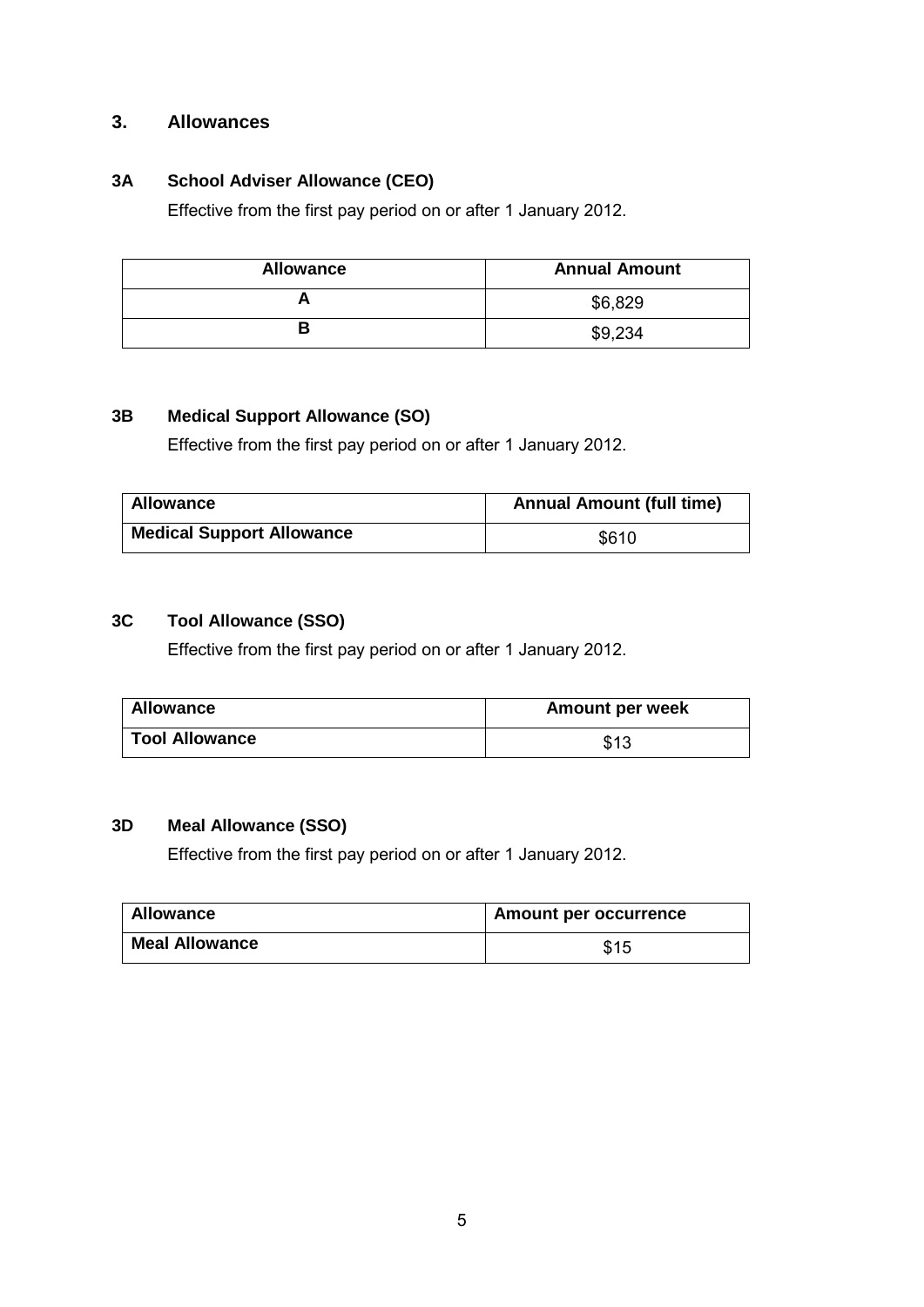#### **3E On-Call Allowance (SSO)**

Effective from the first pay period on or after 1 January 2012.

| <b>Allowance</b>           | <b>Amount per Occurrence</b> |
|----------------------------|------------------------------|
| <b>Monday to Friday</b>    | \$11.82                      |
| <b>Saturday and Sunday</b> | \$23.53                      |

## **3F Placed Teacher Allowance (CEO)**

Effective from the first pay period on or after 1 January 2012.

| Allowance                             | <b>Amount per Annum</b> |
|---------------------------------------|-------------------------|
| <b>Placed Teacher Allowance</b>       | \$4,620                 |
| Placed Teacher - Category A Allowance | \$1.724                 |

The weekly rate is determined by dividing the annual rate by 52.18.

#### **3G Visiting Teacher Allowance (CEO)**

Effective from the first pay period on or after 1 January 2012.

| <b>Allowance</b>                  | <b>Amount per Annum</b> |
|-----------------------------------|-------------------------|
| <b>Visiting Teacher Allowance</b> | \$4,620                 |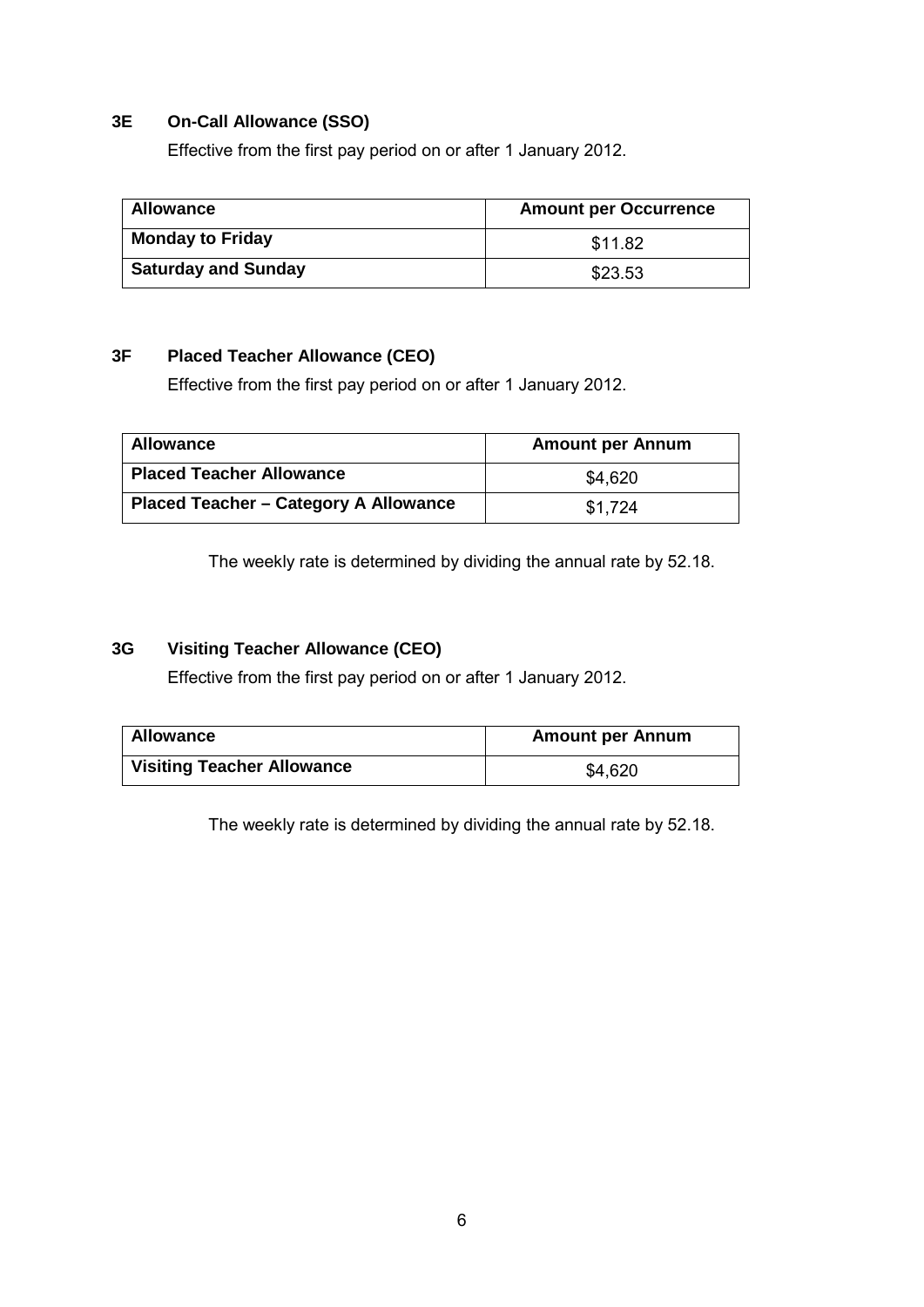## **3H Positions of Leadership Allowances**

Effective from the first pay period on or after 1 January 2012.

| <b>Allowance Level</b> | <b>Amount per Annum</b> |
|------------------------|-------------------------|
| POL <sub>1</sub>       | \$2,213                 |
| POL <sub>2</sub>       | \$4,488                 |
| POL <sub>3</sub>       | \$6,829                 |
| POL <sub>4</sub>       | \$9,234                 |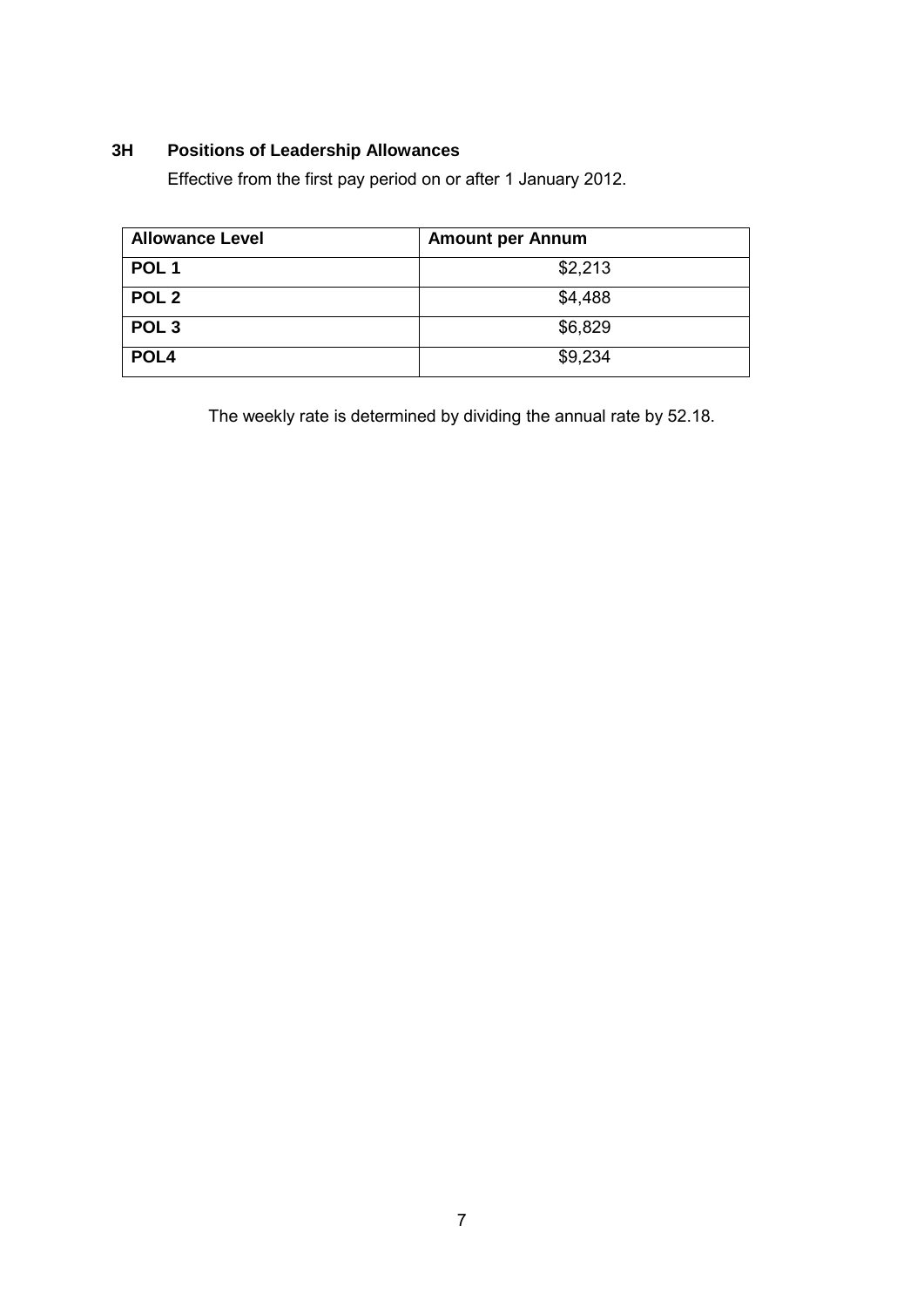# **4. Emergency Teachers**

Effective from the first pay period on or after 1 January 2012.

| <b>Emergency Teacher</b> | Amount   |
|--------------------------|----------|
| <b>Per Hour</b>          | \$42.16  |
| <b>Per Day</b>           | \$252.85 |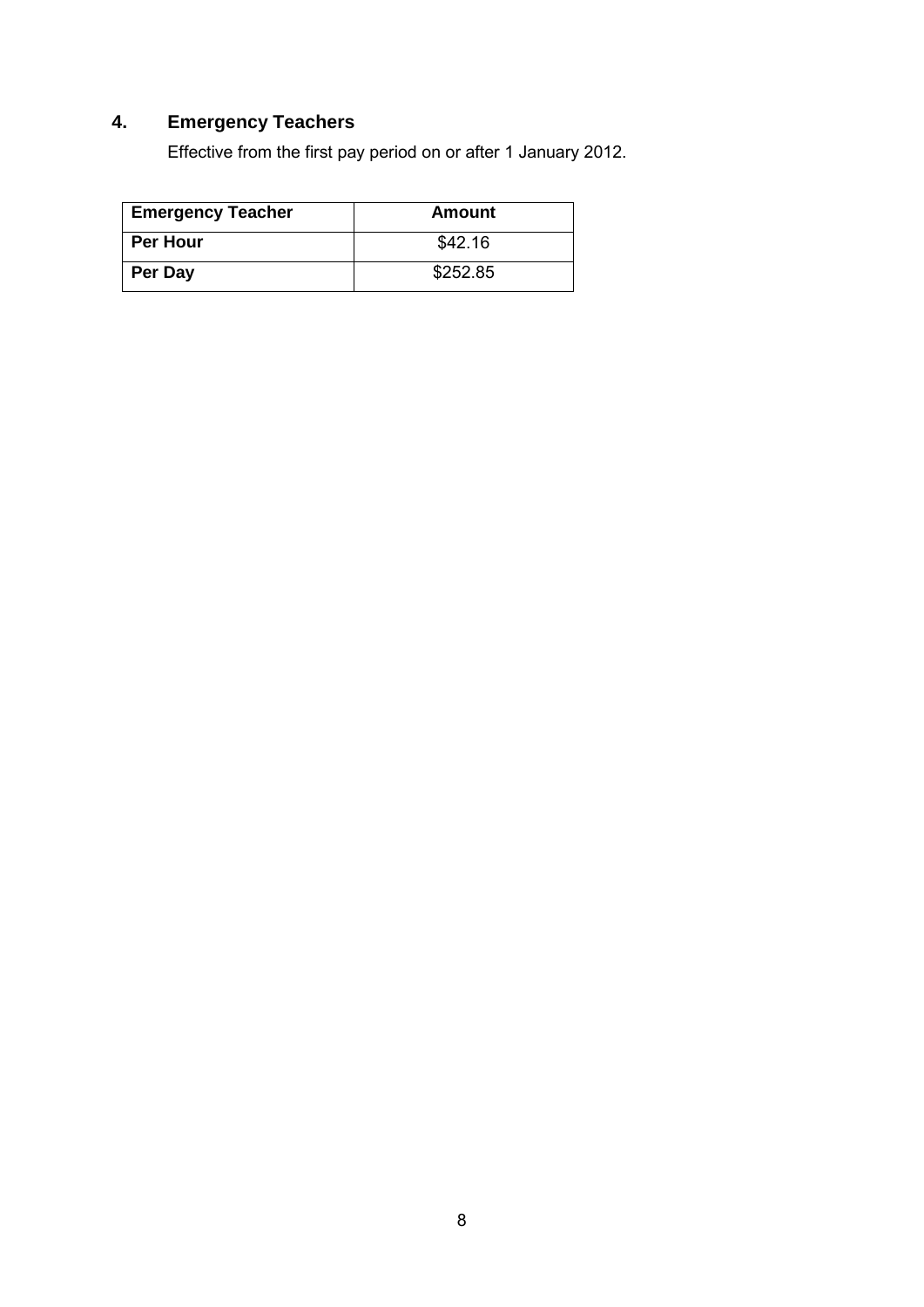# **5. School Officers**

Effective from the first pay period on or after 1 January 2012.

| Level          | <b>Sub division</b> | <b>Category A</b><br>Per Annum | <b>Category B</b><br>Per Annum | <b>Category C</b><br>Per Annum |
|----------------|---------------------|--------------------------------|--------------------------------|--------------------------------|
| $\mathbf 1$    | 1                   | \$34,761                       | \$32,087                       | \$33,424                       |
| $\mathbf{2}$   | $\overline{2}$      | \$38,964                       | \$35,967                       | \$37,465                       |
|                | 3                   | \$40,007                       | \$36,930                       | \$38,468                       |
|                | 4                   | \$41,039                       | \$37,882                       | \$39,461                       |
|                | 5                   | \$42,164                       | \$38,921                       | \$40,542                       |
|                | 6                   | \$43,924                       | \$40,545                       | \$42,235                       |
|                | $\overline{7}$      | \$45,523                       | \$42,021                       | \$43,772                       |
|                | 5                   | \$42,164                       | \$38,921                       | \$40,542                       |
|                | $\,$ 6 $\,$         | \$43,924                       | \$40,545                       | \$42,235                       |
| $\mathbf{3}$   | $\overline{7}$      | \$45,523                       | \$42,021                       | \$43,772                       |
|                | $\bf 8$             | \$46,869                       | \$43,264                       | \$45,066                       |
|                | 9                   | \$48,208                       | \$44,500                       | \$46,354                       |
|                | 10                  | \$49,180                       | \$45,397                       | \$47,288                       |
|                | 8                   | \$46,869                       | \$43,264                       | \$45,066                       |
|                | 9                   | \$48,208                       | \$44,500                       | \$46,354                       |
| 4              | 10                  | \$49,180                       | \$45,397                       | \$47,288                       |
|                | 11                  | \$49,934                       | \$46,093                       | \$48,013                       |
|                | 12                  | \$51,393                       | \$47,440                       | \$49,416                       |
|                | 13                  | \$52,840                       | \$48,775                       | \$50,808                       |
|                | 9                   | \$48,208                       | \$44,500                       | \$46,354                       |
|                | 10                  | \$49,180                       | \$45,397                       | \$47,288                       |
|                | 11                  | \$49,934                       | \$46,093                       | \$48,013                       |
| $5\phantom{1}$ | 12                  | \$51,393                       | \$47,440                       | \$49,416                       |
|                | 13                  | \$52,840                       | \$48,775                       | \$50,808                       |
|                | 14                  | \$54,283                       | \$50,107                       | \$52,195                       |
|                | 15                  | \$55,698                       | \$51,414                       | \$53,556                       |
|                | 16                  | \$59,051                       | \$54,509                       | \$56,780                       |
|                | 16                  | \$59,051                       | \$54,509                       | \$56,780                       |
|                | 17                  | \$60,501                       | \$55,847                       | \$58,174                       |
| $\bf 6$        | 18                  | \$61,912                       | \$57,150                       | \$59,531                       |
|                | 19                  | \$65,224                       | \$60,207                       | \$62,715                       |
|                | 20                  | \$66,682                       | \$61,553                       | \$64,117                       |
| $\overline{7}$ | 18                  | \$61,912                       | \$57,150                       | \$59,531                       |
|                | 19                  | \$65,224                       | \$60,207                       | \$62,715                       |
|                | 20                  | \$66,682                       | \$61,553                       | \$64,117                       |
|                | 21                  | \$68,135                       | \$62,894                       | \$65,514                       |
|                | 22                  | \$72,080                       | \$66,535                       | \$69,308                       |
|                | 23                  | \$73,920                       | \$68,234                       | \$71,077                       |
|                | 24                  | \$75,767                       | \$69,939                       | \$72,853                       |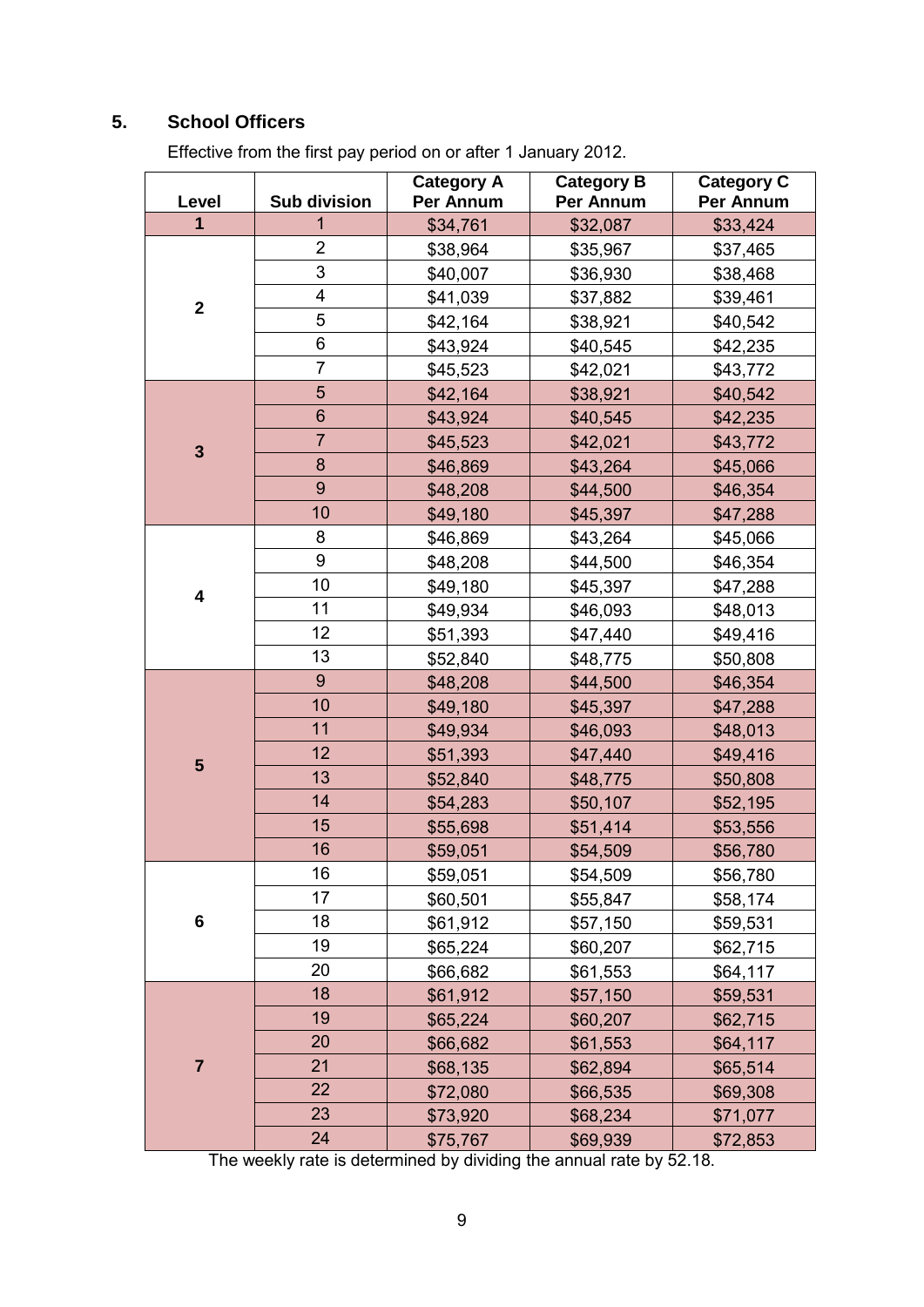## **6. Education Officers**

# **6A Education Officer Salary**

Effective from the first pay period on or after 1 January 2012.

| <b>Sub Division</b> | Salary per annum |
|---------------------|------------------|
|                     | \$82,761         |
|                     | \$91,061         |
|                     | \$93,457         |
|                     | \$95,923         |
|                     | \$98,459         |

The weekly rate is determined by dividing the annual rate by 52.18.

### **6B Education Officer Allowance**

Effective from the first pay period on or after 1 January 2012.

| <b>Allowance</b> | Amount per annum |  |  |
|------------------|------------------|--|--|
|                  | \$2,532          |  |  |
|                  | \$5,001          |  |  |
|                  | 958              |  |  |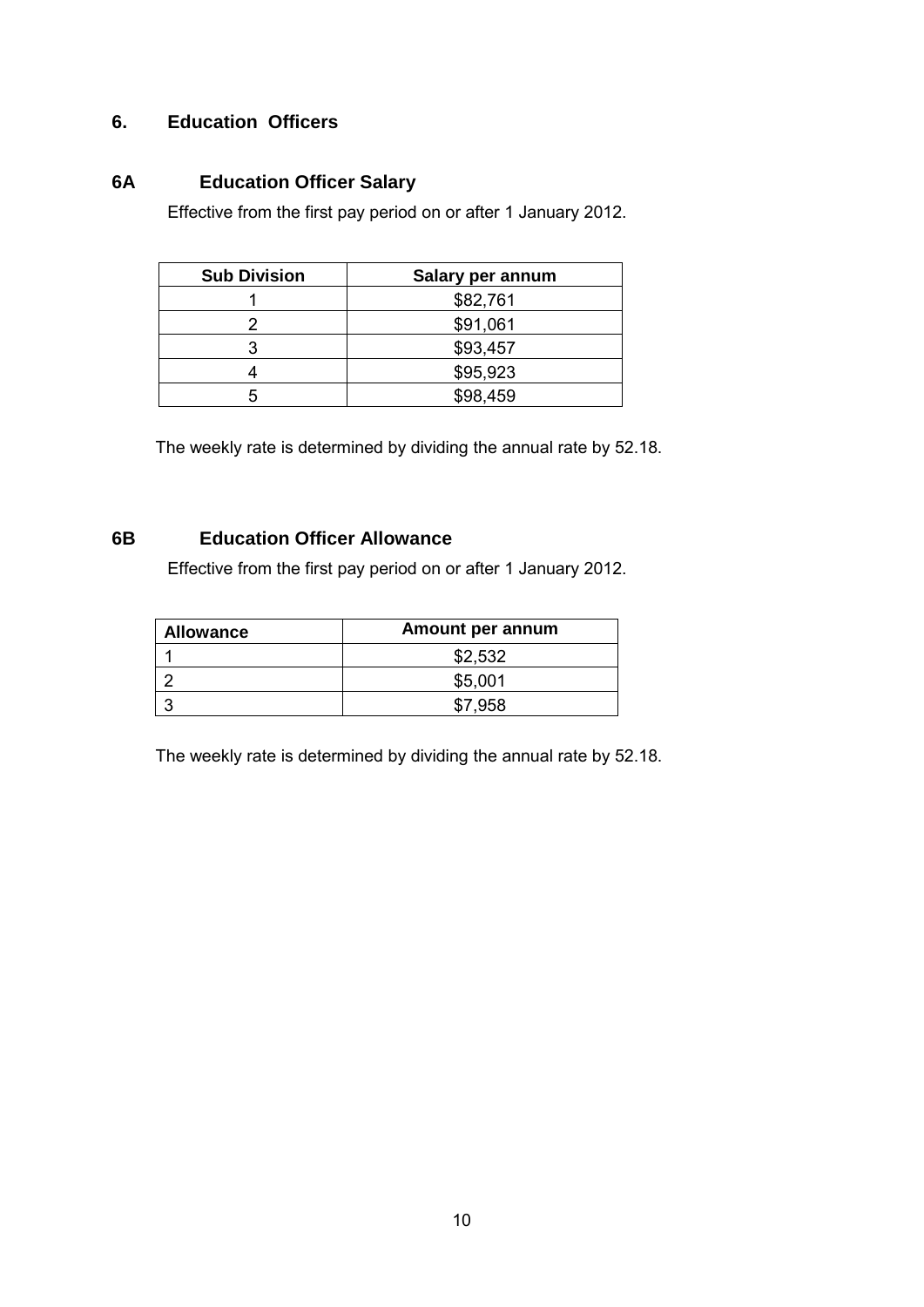# **7. Principals Primary Schools**

Effective from the first pay period on or after 1 January 2012.

| <b>Enrolment</b> | Level   | Salary per annum |
|------------------|---------|------------------|
| $700+$           | $1 - 4$ | \$146,443        |
|                  | $1-3$   | \$143,854        |
|                  | $1 - 2$ | \$141,311        |
|                  | $1 - 1$ | \$136,358        |
|                  | $2 - 5$ | \$138,812        |
|                  | $2 - 4$ | \$136,357        |
| 550 - 699        | $2 - 3$ | \$133,947        |
|                  | $2-2$   | \$131,553        |
|                  | $2 - 1$ | \$129,394        |
|                  | $3 - 4$ | \$129,010        |
| 400-549          | $3 - 3$ | \$126,543        |
|                  | $3-2$   | \$124,074        |
|                  | $3 - 1$ | \$121,605        |
|                  | $4 - 5$ | \$123,418        |
|                  | $4 - 4$ | \$121,605        |
| 275-399          | $4 - 3$ | \$119,137        |
|                  | $4-2$   | \$116,670        |
|                  | $4 - 1$ | \$114,199        |
|                  | $5-4$   | \$114,200        |
| 150-274          | $5 - 3$ | \$111,731        |
|                  | $5-2$   | \$109,263        |
|                  | $5-1$   | \$106,796        |
|                  | $6-5$   | \$107,183        |
|                  | $6 - 4$ | \$105,703        |
| 80-149           | $6 - 3$ | \$101,858        |
|                  | $6 - 2$ | \$99,389         |
|                  | $6 - 1$ | \$96,921         |
| 20-79            | $7 - 5$ | \$101,859        |
|                  | $7 - 4$ | \$100,579        |
|                  | $7 - 3$ | \$99,389         |
|                  | $7 - 2$ | \$96,921         |
|                  | $7 - 1$ | \$94,453         |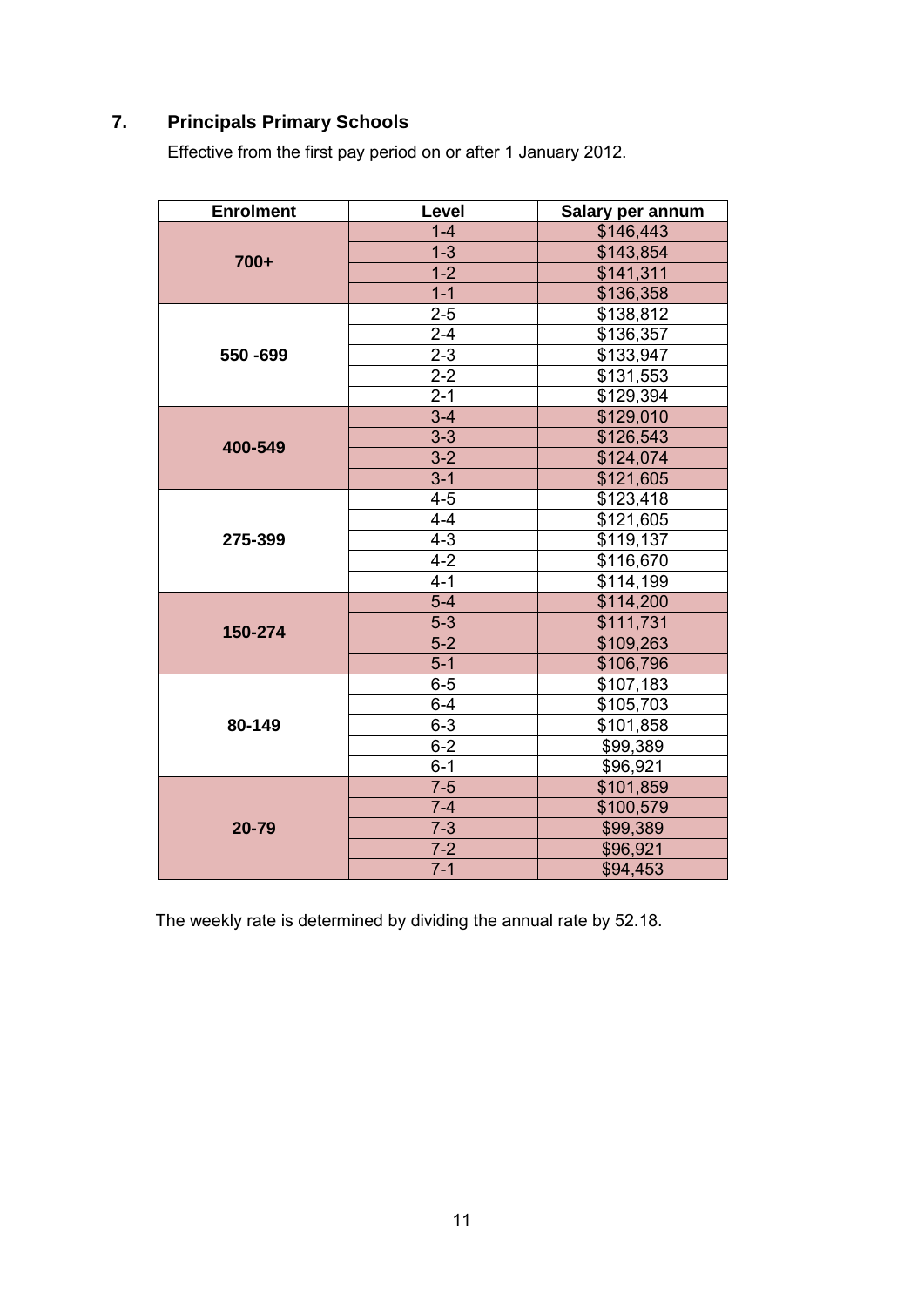# **8. Catholic Education Office Clerical Employees**

Effective from the first pay period on or after 1 January 2012.

| Level          | <b>Sub Division</b>     | 2012Salary |
|----------------|-------------------------|------------|
| 1              | 1                       | \$38,622   |
|                | $\overline{2}$          | \$39,808   |
|                | 3                       | \$40,981   |
|                | $\overline{\mathbf{4}}$ | \$42,164   |
|                | 1                       | \$43,926   |
| $\mathbf 2$    | $\overline{2}$          | \$45,524   |
|                | 3                       | \$46,868   |
|                | 4                       | \$48,209   |
|                | $\mathbf{1}$            | \$49,180   |
|                | $\overline{2}$          | \$49,934   |
| 3              | 3                       | \$51,395   |
|                | $\overline{\mathbf{4}}$ | \$52,840   |
|                | 5                       | \$54,283   |
|                | 6                       | \$55,699   |
| 4              | 1                       | \$55,699   |
|                | 2                       | \$59,054   |
|                | 3                       | \$60,501   |
|                | 4                       | \$61,903   |
| 5              |                         | \$66,282   |
| 6              |                         | \$70,102   |
| $\overline{7}$ |                         | \$73,925   |
| 8              |                         | \$77,953   |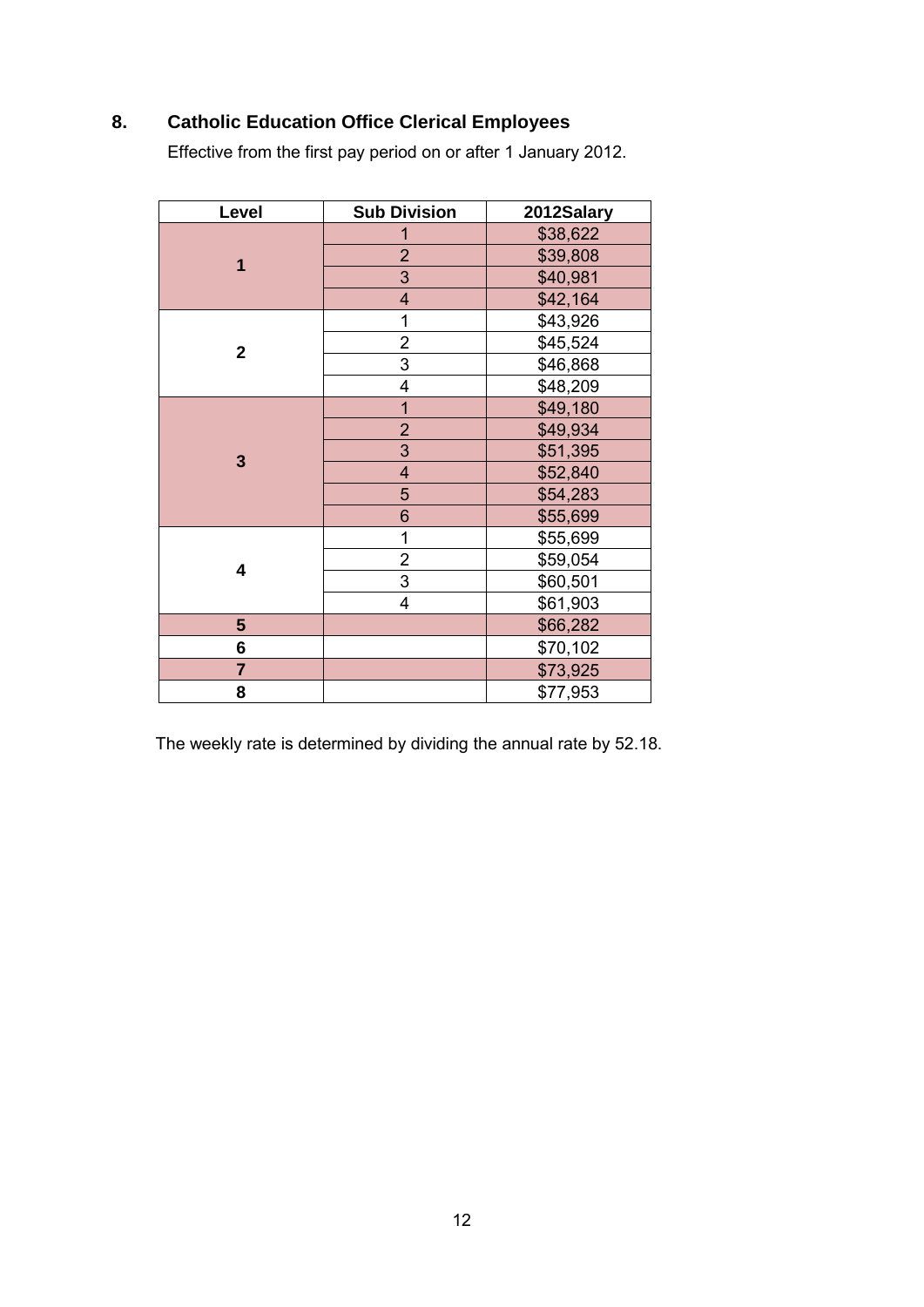# **9. Psychologists (Education) (CEO)**

Effective from the first pay period on or after 1 January 2012.

| Grade | Salary per annum |
|-------|------------------|
|       | \$84,056         |
|       | \$88,676         |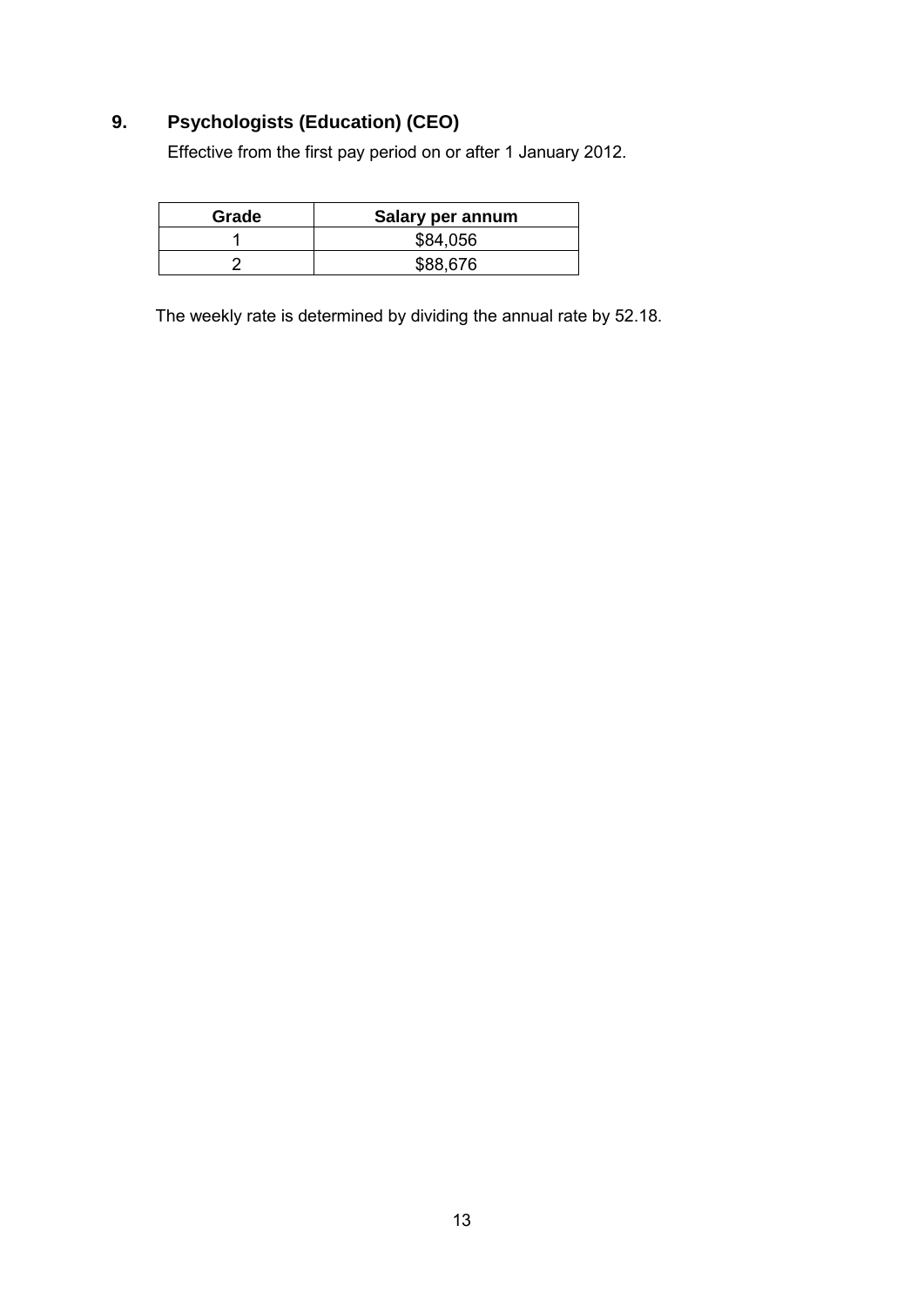# **10. Speech Pathologists**

Effective from the first pay period on or after 1 January 2012.

| Grade          | <b>Sub Division</b> | <b>Salary per</b><br>annum |
|----------------|---------------------|----------------------------|
|                | 1                   | \$58,254                   |
| 1              | $\overline{2}$      | \$60,118                   |
|                | 3                   | \$60,647                   |
|                | 1                   | \$63,039                   |
| $\overline{2}$ | 2                   | \$64,236                   |
|                | 3                   | \$66,629                   |
|                | 4                   | \$67,825                   |
| 3              | 1                   | \$69,155                   |
|                | $\overline{2}$      | \$70,707                   |
|                | 3                   | \$72,258                   |
|                | 4                   | \$73,808                   |
| 4              | 1                   | \$84,056                   |
|                | 2                   | \$85,725                   |
|                | 3                   | \$87,006                   |
|                | 4                   | \$88,676                   |